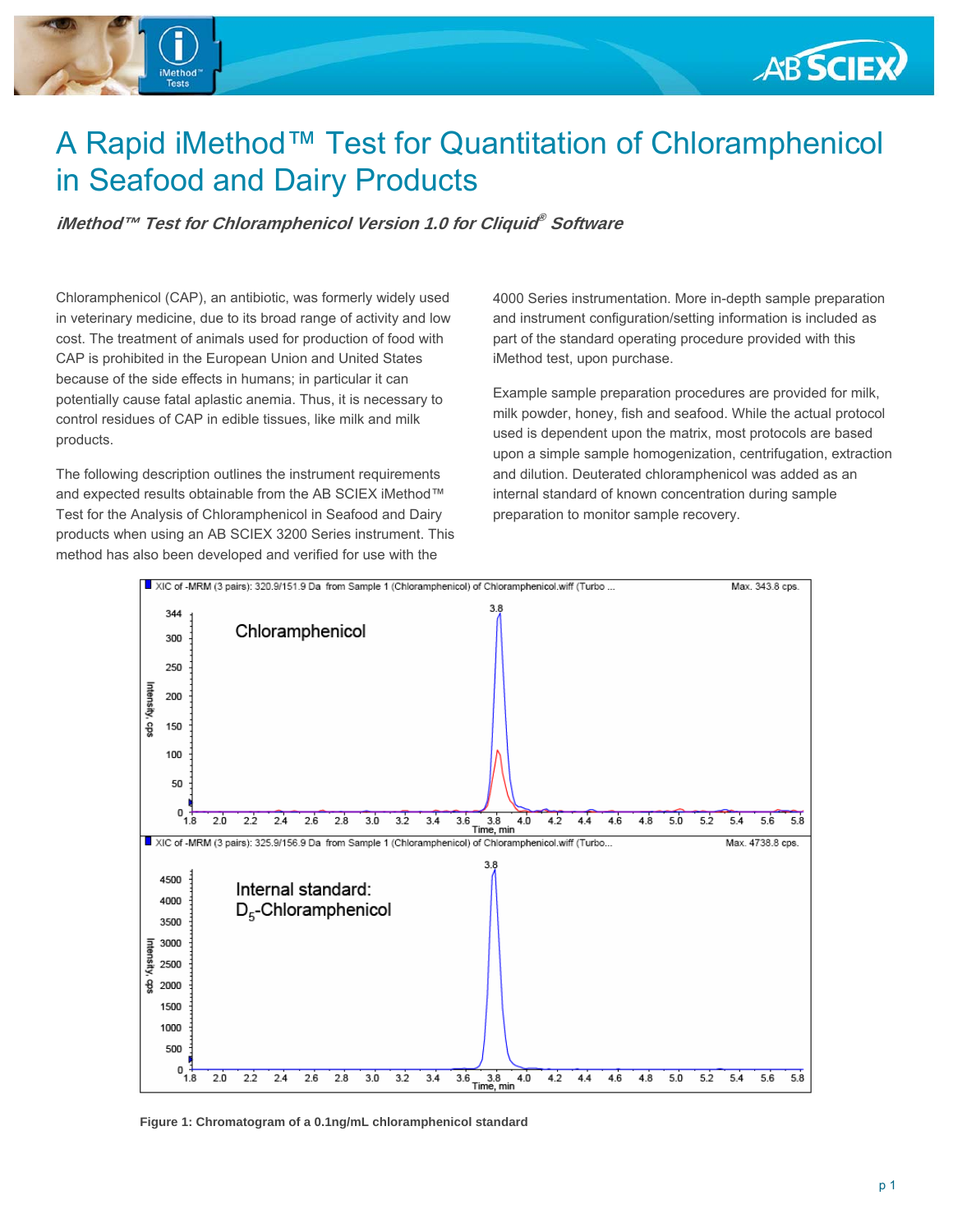

#### **Results**

An example chromatogram of chloramphenicol is shown in Figure 1 and retention times are listed in Table 1. The excellent sensitivity of the method is highlighted by the limits of detection shown.

#### **Table 1: MRM Transitions, Retention Times, and Limit of Detection**

| <b>Compound</b>        | <b>MRM1</b> | MRM <sub>2</sub> |     | $RT$ (min) $LOD$ (ng/mL) |
|------------------------|-------------|------------------|-----|--------------------------|
| Chloramphenicol        | 321 / 160   | 321 / 257        | 38  | 0.1                      |
| $D_5$ -Chloramphenicol | 326 / 157   |                  | 3.8 |                          |

#### **Calibration**

The following calibration curves using the calibrator, low and high level controls are provided as examples, showing the range and linearity expected for the assay.

Please note that the results were obtained using a single instrument and single set of standards and samples, and the results here may not be typical for all instruments. Prior to production use, the method should be fully validated with real samples. Variations in LC column properties, chemicals, environment, instrument performance and sample preparation procedures will impact performance, thus these results should be considered as informative rather than representative.



**Figure 2: Representative calibration curve for chloramphenicol from 0.1 to 10 ng/mL.**